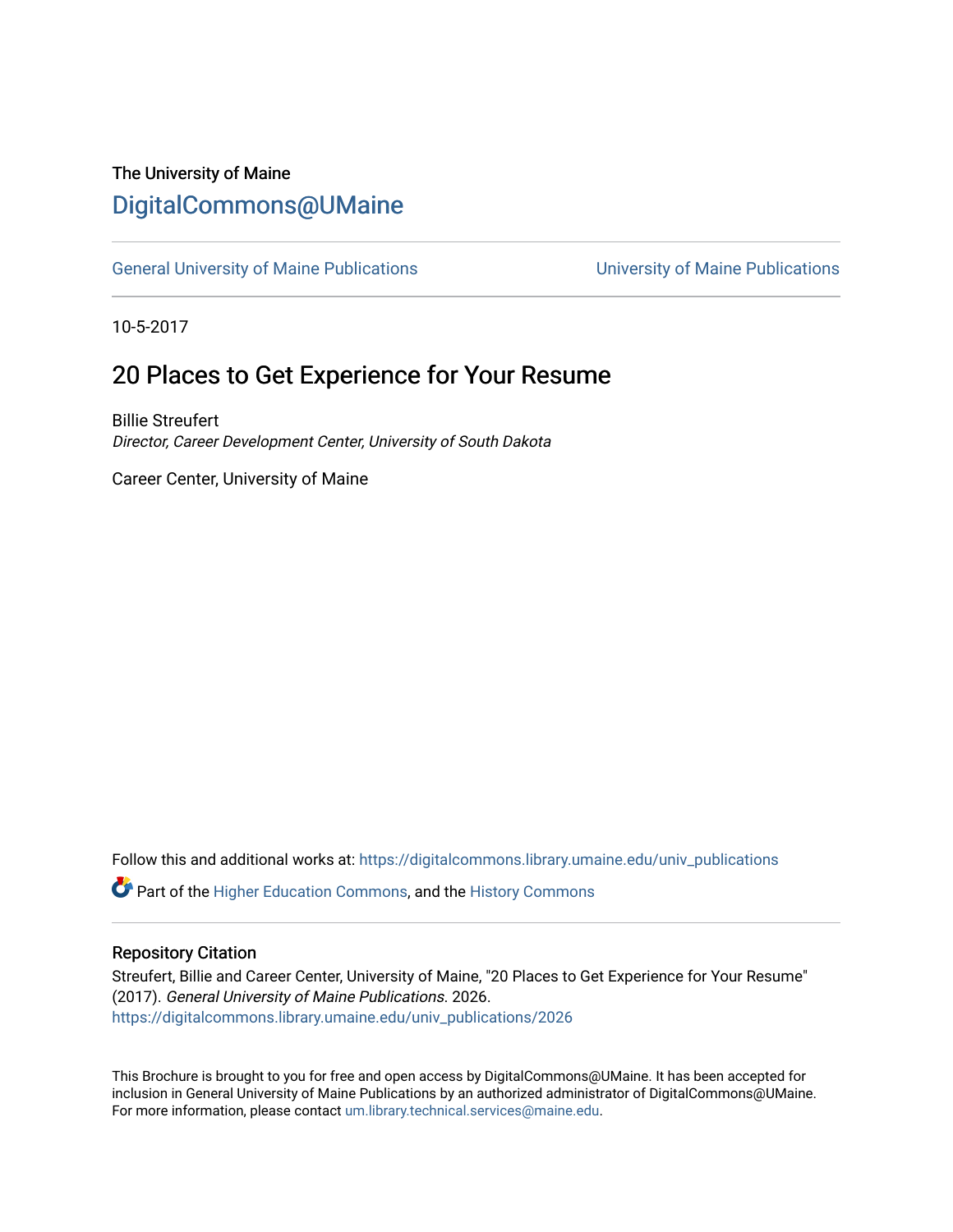



# **20 Places to Get Experience for Your Resume**

### by Billie Streufert, Director, Career Development Center, University of South Dakota

Employers want experience. You don't have to look far to get it.

Experience is not limited to paid employment. It can include any co-curricular activities or accomplishments that demonstrate your knowledge, skills, and abilities. Your college campus is rich with opportunities to gain experience, including:

- Internships
- Part-time employment or work study
- Study abroad
- Service-learning
- Undergraduate research
- Student activities or program councils
- Special interest or professional organizations
- Sororities or fraternities
- Community service or volunteer work
- Athletics or club sports
- Choir or band
- Student newspaper or radio
- Student government associations
- Resident assistants or community advisors
- Admissions ambassadors
- Orientation leaders
- Tutors or supplemental instruction leaders
- Theater
- Honor societies
- Homecoming planning committee

Contact the campus career center to locate the specific opportunities that are related to your professional goals. For example, if you are an education major, inquire about employment at the campus daycare center. In addition to these opportunities, the staff can also help you locate summer employment or internships in your field. Not convinced yet that you should couple your strong academic background with learning and engagement outside the classroom? Read on to learn about the top ten benefits of these experiences.

- 1. **Confirm your major and career goals:** When you buy a car, you test drive it. If you purchase new clothes, you often try them on before making a purchase. Similarly, internships and co-curricular experiences provide an opportunity for you to test reality and assess the fit of various activities or tasks. Ultimately, this minimizes the risk that you will be dissatisfied with your career after graduation.
- 2. **Gain broad transferrable skills:** Even though these activities occur outside the classroom, they play a vital, equal role in your education. In fact, colleges and universities are now using the term "co-curricular" rather than "extra-curricular" to describe these experiences because they are directly connected to the mission of